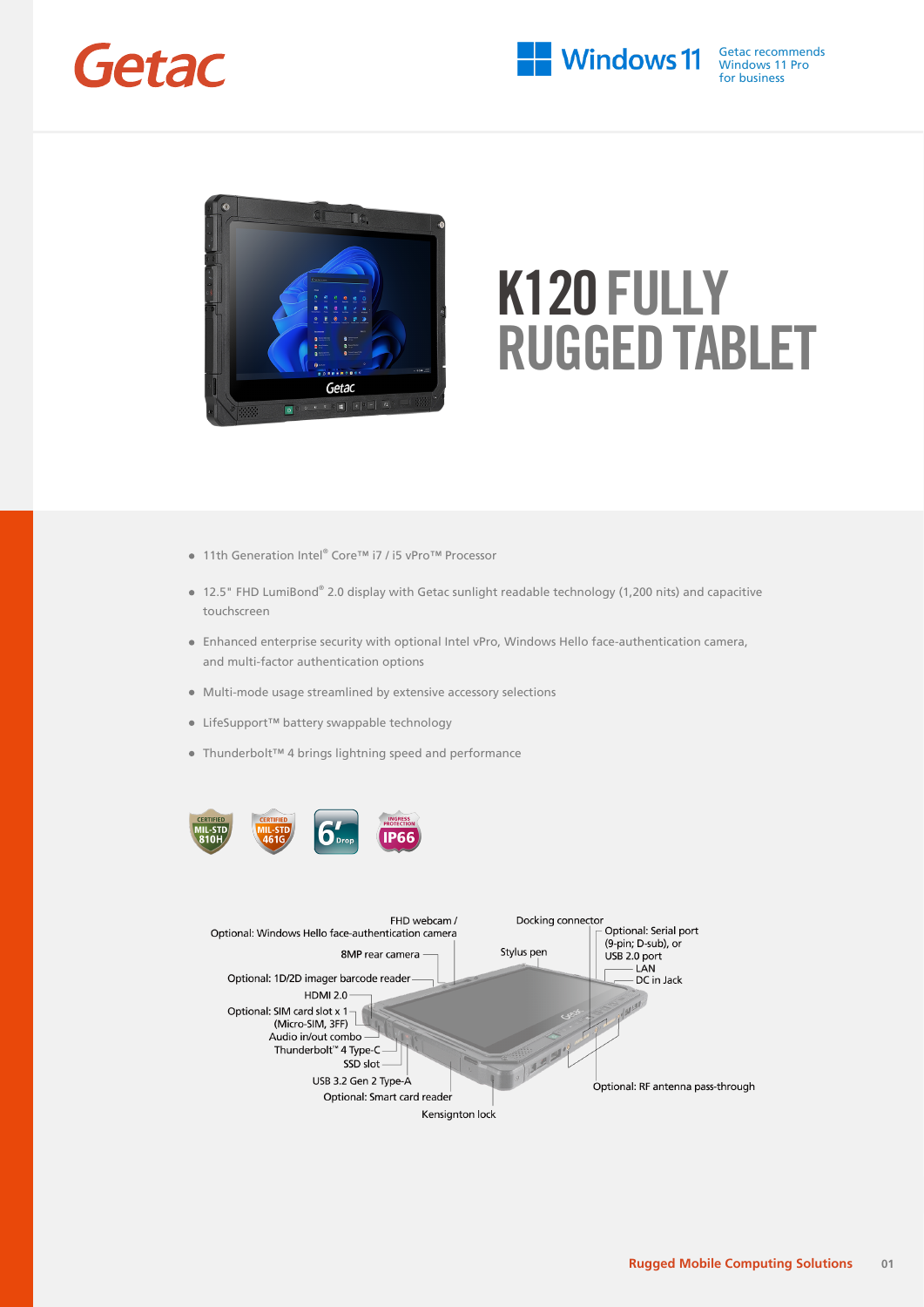### SPECIFICATIONS

| <b>Operating System</b>          | Windows 10 Pro<br>Windows 11 Pro                                                                                           |  |  |  |
|----------------------------------|----------------------------------------------------------------------------------------------------------------------------|--|--|--|
| <b>Mobile Computing Platform</b> | Intel <sup>®</sup> Core™ i5-1135G7 Processor<br>Max. 4.2GHz with Intel® Turbo Boost Technology<br>- 8MB Intel® Smart Cache |  |  |  |
|                                  | <b>Platform options:</b>                                                                                                   |  |  |  |
|                                  | Intel® Core™ i5-1145G7 vPro™ Processor                                                                                     |  |  |  |
|                                  | Max. 4.4GHz with Intel® Turbo Boost Technology<br>- 8MB Intel® Smart Cache                                                 |  |  |  |
|                                  | Intel® Core™ i7-1165G7 Processor                                                                                           |  |  |  |
|                                  | Max. 4.7GHz with Intel® Turbo Boost Technology<br>- 12MB Intel® Smart Cache                                                |  |  |  |
|                                  | Intel® Core™ i7-1185G7 vPro™ Processor                                                                                     |  |  |  |
|                                  | Max. 4.8GHz with Intel® Turbo Boost Technology<br>- 12MB Intel® Smart Cache                                                |  |  |  |
| <b>VGA Controller</b>            | Intel® Iris® Xe Graphics xv                                                                                                |  |  |  |
| <b>Display</b>                   | 12.5" IPS TFT LCD FHD (1920 x 1080)                                                                                        |  |  |  |
|                                  | Protection film                                                                                                            |  |  |  |
|                                  | 1,200 nits LumiBond® display with Getac sunlight readable<br>technology                                                    |  |  |  |
|                                  | Capacitive multi-touch screen                                                                                              |  |  |  |
| <b>Storage &amp; Memory</b>      | 16GB DDR4                                                                                                                  |  |  |  |
|                                  | Optional: 32GB / 64GB DDR4                                                                                                 |  |  |  |
|                                  | 256GB PCIe NVMe SSD                                                                                                        |  |  |  |
|                                  | Optional: 512GB / 1TB / 2TB PCIe NVMe SSD                                                                                  |  |  |  |
| <b>Keyboard</b>                  | Power button                                                                                                               |  |  |  |
|                                  | 5 tablet programmable buttons                                                                                              |  |  |  |
| <b>Pointing Device</b>           | Touchscreen                                                                                                                |  |  |  |
|                                  | - Capacitive multi-touch screen<br>- Optional: Dual mode touchscreen (multi-touch and digitizer)                           |  |  |  |
| <b>Expansion Slots</b>           | Optional: 1D/2D imager barcode reader                                                                                      |  |  |  |
|                                  | Optional: Serial port (9-pin; D-sub), or USB 2.0 port                                                                      |  |  |  |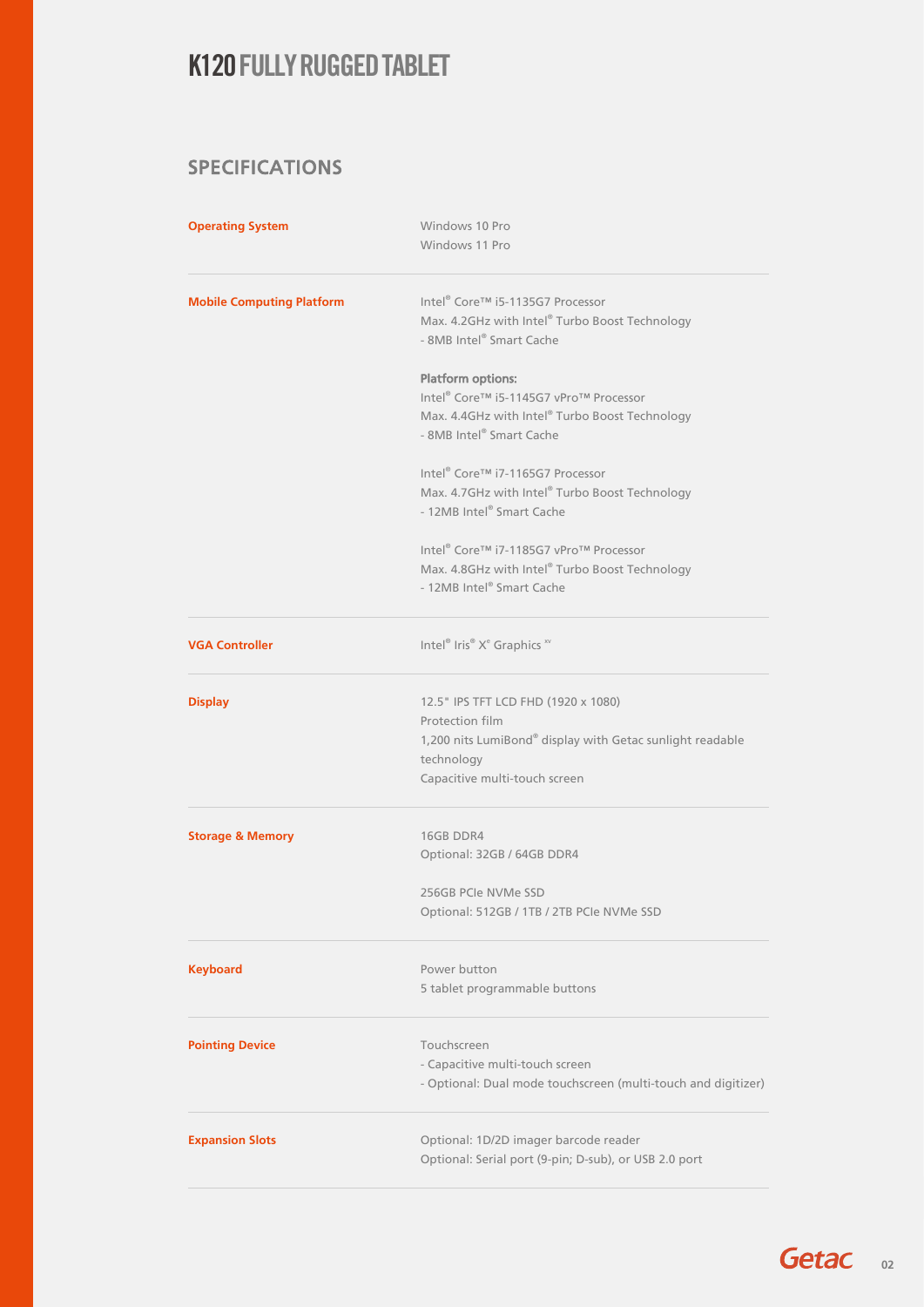### **I/O Interfaces** Tablet

| ניס ווונכו ומנכא               |                                                               |  |  |  |
|--------------------------------|---------------------------------------------------------------|--|--|--|
|                                | FHD webcam x 1 <sup>i</sup>                                   |  |  |  |
|                                | 8M pixels auto focus rear camera x 1                          |  |  |  |
|                                | Audio in/out combo x 1                                        |  |  |  |
|                                |                                                               |  |  |  |
|                                | DC in Jack x 1                                                |  |  |  |
|                                | USB 3.2 Gen 2 Type-A x 1                                      |  |  |  |
|                                | Thunderbolt™ 4 x 1                                            |  |  |  |
|                                | LAN (RJ-45) x 1                                               |  |  |  |
|                                | HDMI 2.0 x 1                                                  |  |  |  |
|                                |                                                               |  |  |  |
|                                | Docking connector x 2                                         |  |  |  |
|                                | Optional: SIM card slot x 1 (Micro-SIM, 3FF)                  |  |  |  |
|                                | Optional: Windows Hello face-authentication camera (front-    |  |  |  |
|                                | facing) $\times$ 1 <sup>i</sup>                               |  |  |  |
|                                | Optional: RF antenna pass-through for GPS, WWAN and           |  |  |  |
|                                | <b>WLAN</b>                                                   |  |  |  |
|                                |                                                               |  |  |  |
|                                |                                                               |  |  |  |
|                                | <b>Optional keyboard dock:</b>                                |  |  |  |
|                                | DC in Jack x 1                                                |  |  |  |
|                                | USB 3.2 Gen 1 Type-A x 3                                      |  |  |  |
|                                | LAN (RJ45) x 1                                                |  |  |  |
|                                |                                                               |  |  |  |
|                                | HDMI 2.0 x 1                                                  |  |  |  |
|                                | Display port 1.2 x 1                                          |  |  |  |
|                                | Serial port (9-pin; D-sub) x 1                                |  |  |  |
|                                | Optional: RF antenna pass-through for GPS, WWAN and           |  |  |  |
|                                | <b>WLAN</b>                                                   |  |  |  |
|                                |                                                               |  |  |  |
|                                |                                                               |  |  |  |
| <b>Communication Interface</b> | 10/100/1000 base-T Ethernet                                   |  |  |  |
|                                | Intel® Wi-Fi 6 AX201, 802.11ax                                |  |  |  |
|                                |                                                               |  |  |  |
|                                | Bluetooth (v5.2) <sup>ii</sup>                                |  |  |  |
|                                | Optional: Dedicated GPS "                                     |  |  |  |
|                                | Optional: 4G LTE mobile broadband with integrated GPS iii, iv |  |  |  |
|                                |                                                               |  |  |  |
| <b>Security Features</b>       | <b>TPM 2.0</b>                                                |  |  |  |
|                                |                                                               |  |  |  |
|                                | Kensington lock                                               |  |  |  |
|                                | Optional: Intel® vPro™ Technology                             |  |  |  |
|                                | Optional: Smart card reader or HF RFID reader v, vi or        |  |  |  |
|                                | Fingerprint reader vil                                        |  |  |  |
|                                |                                                               |  |  |  |
|                                |                                                               |  |  |  |
| Power                          | AC adapter (90W, 100-240VAC, 50/60Hz)                         |  |  |  |
|                                | Li-ion smart battery (11.1V, typical 2100mAh; min. 2040mAh) x |  |  |  |
|                                | $\overline{2}$                                                |  |  |  |
|                                | LifeSupport™ battery swappable technology                     |  |  |  |
|                                |                                                               |  |  |  |
|                                |                                                               |  |  |  |
|                                | Optional: High capacity battery (14.4V, typical 3450mAh; min. |  |  |  |
|                                | 3300mAh) x 2                                                  |  |  |  |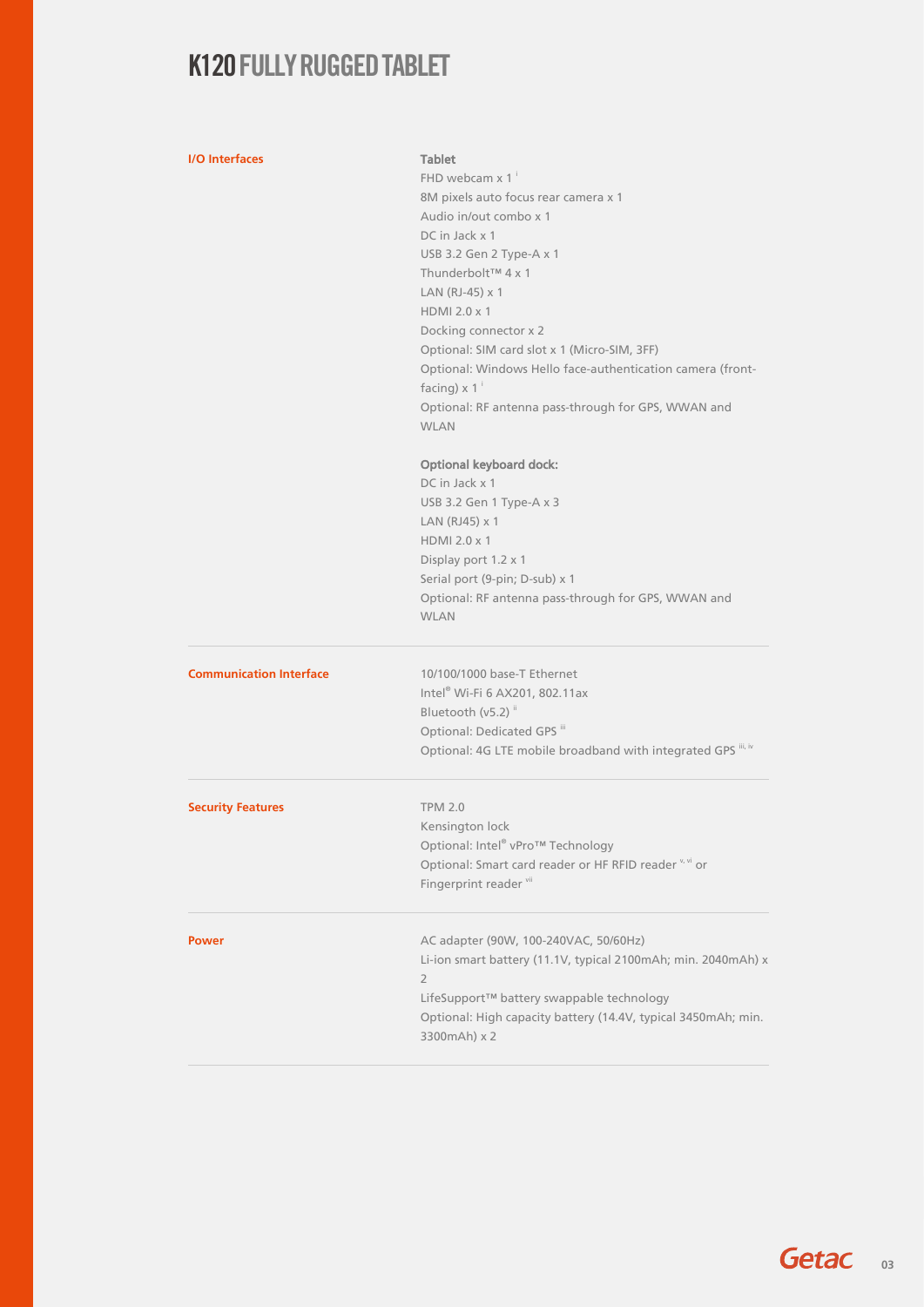| Dimension (W x D x H) & Weight      | <b>Tablet</b><br>329.5 x 238 x 24mm (12.97" x 9.37" x 0.94")           |  |  |
|-------------------------------------|------------------------------------------------------------------------|--|--|
|                                     | 1.7kg (3.75lbs) viii                                                   |  |  |
|                                     | Tablet + Optional keyboard dock:                                       |  |  |
|                                     | 340.5 x 307.5 x 47mm (13.40" x 12.10" x 1.85")<br>3.13kg (6.9lbs) viii |  |  |
| <b>Rugged Features</b>              | MIL-STD-810H certified                                                 |  |  |
|                                     | IP66 certified                                                         |  |  |
|                                     | MIL-STD-461G certified ix                                              |  |  |
|                                     | Vibration & 6ft (1.8m) drop-resistant ×                                |  |  |
|                                     | Optional: ANSI/UL 121201, CSA C22.2 NO. 213 (Class I, Division         |  |  |
|                                     | 2, Groups A, B, C, D) $^{xi}$                                          |  |  |
| <b>Environmental Specifications</b> | Temperature <sup>xii</sup> :                                           |  |  |
|                                     | - Operating: -29°C to 63°C / -20°F to 145°F                            |  |  |
|                                     | - Storage: -51°C to 71°C / -60°F to 160°F                              |  |  |
|                                     | Humidity:                                                              |  |  |
|                                     | - 95% RH, non-condensing                                               |  |  |
| <b>Pre-installed software</b>       | <b>Getac Utility</b>                                                   |  |  |
|                                     | Getac Camera                                                           |  |  |
|                                     | <b>Getac Geolocation</b>                                               |  |  |
|                                     | Getac Barcode Manager <sup>xiii</sup>                                  |  |  |
|                                     | Optional: Absolute Persistence®                                        |  |  |
| <b>Optional software</b>            | <b>Getac Driving Safety Utility</b>                                    |  |  |
|                                     | Getac KeyWedge Barcode Reader Utility                                  |  |  |
|                                     | Getac Device Monitoring System (GDMS) <sup>xvi</sup>                   |  |  |
|                                     | Getac VGPS Utility xvii                                                |  |  |
|                                     |                                                                        |  |  |

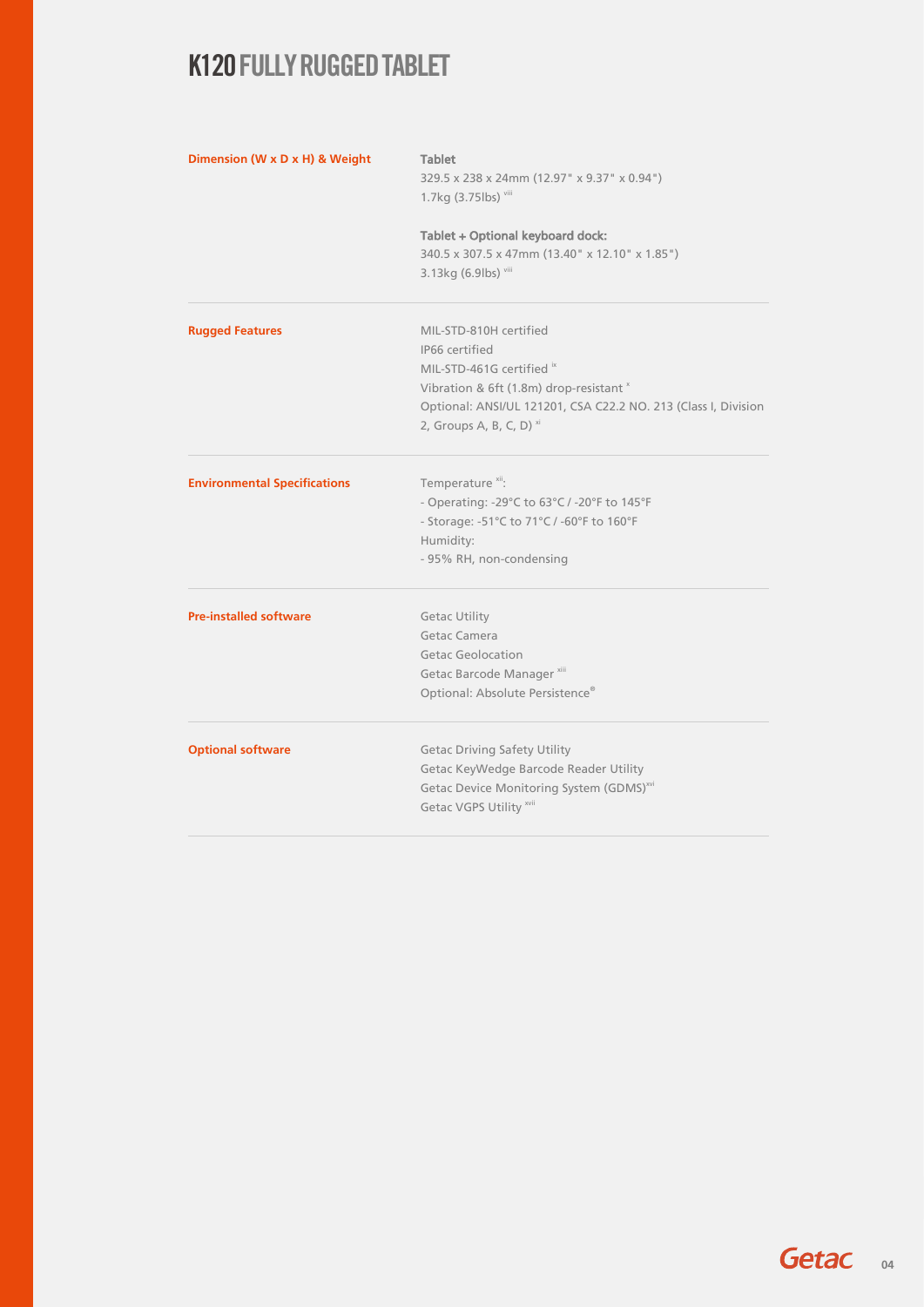Accessories **Accessories** Battery (11.1V, typical 2100mAh; min. 2040mAh) AC adapter (90W, 100-240VAC) Capacitive stylus with tether

#### Optional:

Carry bag Battery (11.1V, typical 2100mAh; min. 2040mAh) High capacity battery (14.4V, typical 3450mAh; min. 3300mAh) Multi-Bay charger (Dual-Bay) Multi-Bay charger (Eight-Bay) AC adapter (90W, 100-240VAC) Office dock AC adapter (120W, 100-240VAC) MIL-STD-461 certified AC adapter (90W, 115-230VAC) DC-DC vehicle adapter (120W, 11-32VDC) Digitizer pen Capacitive stylus with tether Protection film Hard handle Rotating hand strap with kickstand Shoulder strap (2-point) Shoulder harness (4-point; handsfree) Detachable keyboard Vehicle cradle Keyboard dock Vehicle dock xiv, xviii Office dock Spare SSD kit 100W Type-C adapter Getac rugged keyboard

**Bumper-to-Bumper Warranty** Accidents can take your equipment out of service when you least expect it, especially in a rugged environment, which can cause costly equipment downtime.

> That is why Getac has introduced accidental damage as standard under our Bumper-to-Bumper warranty, to help minimize your enterprise IT costs.

Bumper-to-Bumper is your hassle-free guarantee. That means you can depend on us to have your unit back in service within days.

#### Standard

3 years Bumper-to-Bumper

- I. FHD webcam and optional Windows Hello face-authentication camera (front-facing) are mutually exclusive options.
- II. Bluetooth performance and connectable distance may be subject to interference with the environments and performance on client devices, users may be able to reduce effects of interference by minimizing the number of active Bluetooth wireless devices that is operating in the area.
- III. Dedicated GPS is mutually exclusive with 4G LTE mobile broadband. Supports GPS and Glonass.
- IV. Units with 4G LTE option comes with an embedded SIM card slot. .
- V. 13.56MHz HF RFID/NFC reader (ISO 15693, 14443 A/B, Mifare and FeliCa™ compliant).
- VI. LF/HF RFID reader option is not Energy Star 8.0 compliant.
- VII. Smart card reader, HF RFID reader and Fingerprint scanner are mutually exclusive options.
- VIII. Weight and dimensions vary from configurations and optional accessories; optional high capacity batteries add approx. 11mm (H), 0.20kg.
- IX. MIL-STD-461G 90W AC adapter sold separately.
- X. Drop test results vary from configurations and optional accessories.
- XI. Available with limited configurations.